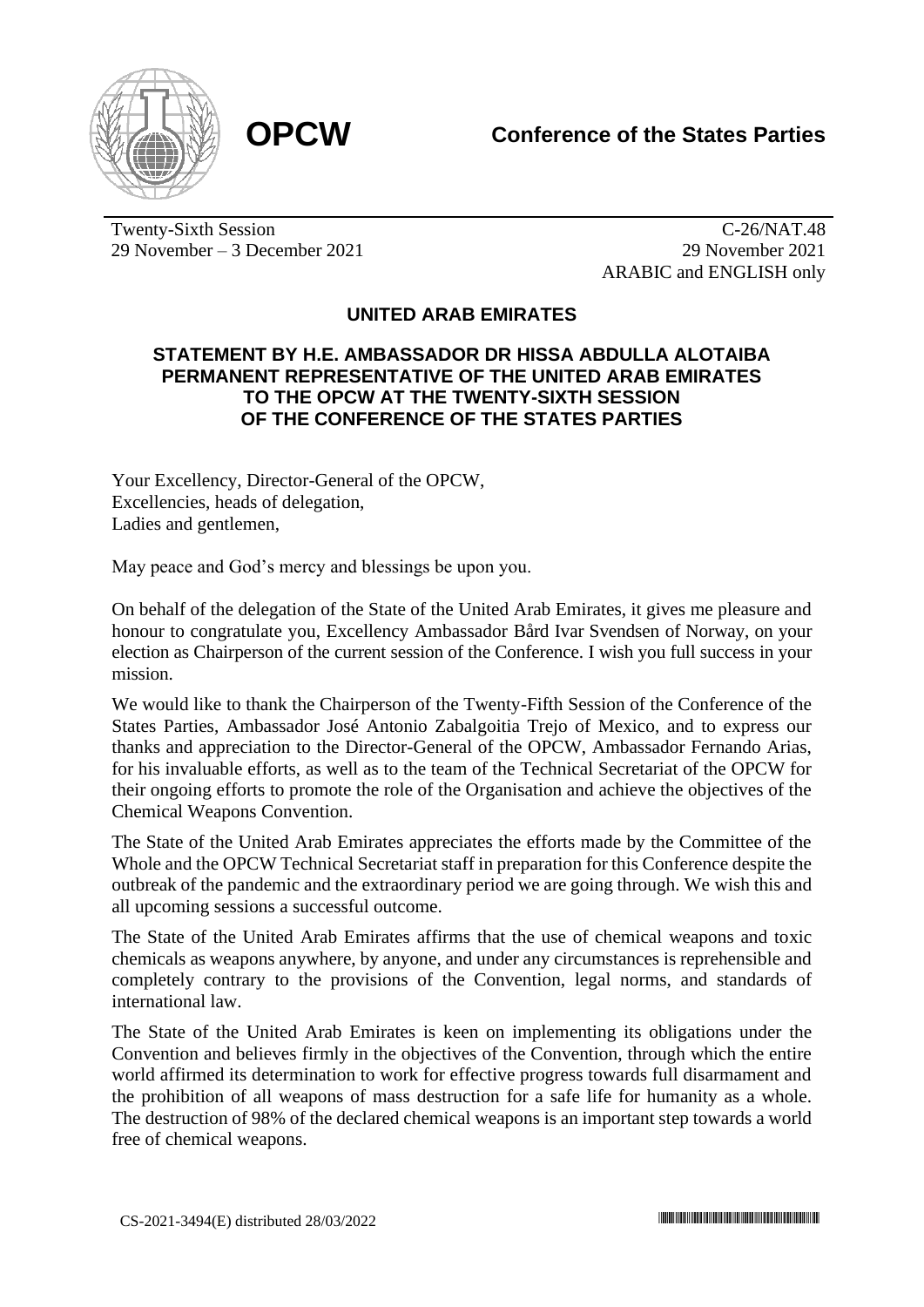C-26/NAT.48 page 2

The United Arab Emirates has reviewed the Director-General's reports on the progress made in the elimination of the Syrian chemical weapons programme, and we hope that cooperation will continue between the OPCW and the Syrian Arab Republic in all issues.

The State of the United Arab Emirates supports the decision of the Executive Council of the OPCW on the use of chemical weapons by non-State actors, which represents a threat to the object and purpose of the Convention. We stress the need to hold accountable any actor which engages or attempts to engage in such activities. The State of the United Arab Emirates also supports the ongoing work of the subworking group on non-State actors of the Open-Ended Working Group on Terrorism.

The State of the United Arab Emirates affirms that the use of central nervous system-acting chemicals is inconsistent with law enforcement purposes as a "purpose not prohibited" under the Convention. It calls for support for the draft decision entitled "Understanding Regarding the Aerosolised Use of Central Nervous System-Acting Chemicals for Law Enforcement Purposes". We emphasise that the decision takes into account the provisions of the Convention and the reports of the Scientific Advisory Board and aims to ensure compliance with the provisions of international humanitarian law and a safe life for humanity as a whole.

The State of the United Arab Emirates appreciates the efforts of the co-facilitators for the OPCW budget (the Republic of Poland and the Swiss Confederation), aimed at preparing the OPCW budget for the biennium 2022-2023 and conducting consultations with States Parties through regional groups. We reaffirm our support for the draft decision on the OPCW budget and stress that the aim is to finance the programmes and activities of the Organisation and to enable it to implement its mandate effectively. We call upon all States Parties to support the draft decision.

The State of the United Arab Emirates extends its thanks and appreciation to the Director-General of the OPCW, Ambassador Fernando Arias, for his efforts over the past period to implement and achieve the objectives of the Convention and affirms its support for his re-election for a second term of office, wishing him success in his duties in the next period.

The State of the United Arab Emirates affirms its eagerness to implement its obligations under Article VII of the Convention and to cooperate with other States Parties in this regard in order to enhance national capacities.

Also, the State of the United Arab Emirates stresses the need to strengthen the capacities of the Technical Secretariat to respond to requests for assistance under Article X of the Convention, support capacity-building programmes in States Parties, and help support the Technical Secretariat's preparedness to provide appropriate, effective, and timely assistance.

The State of the United Arab Emirates attaches great importance to the full and effective implementation of Article XI of the Convention and stresses the need to strengthen international cooperation in economic and technological development and chemical activities among States Parties for purposes not prohibited under the Convention. The State of the United Arab Emirates emphasises the importance of promoting and accelerating States Parties' economic and technological development.

The State of the United Arab Emirates stresses that the universality of the Convention is critical to achieving its objectives and that the accession of 193 States to the Convention is an important step towards achieving its universality. The OPCW's efforts and continuous endeavour to ensure the universality of the Convention constitute an effective contribution to the promotion of international peace and security.